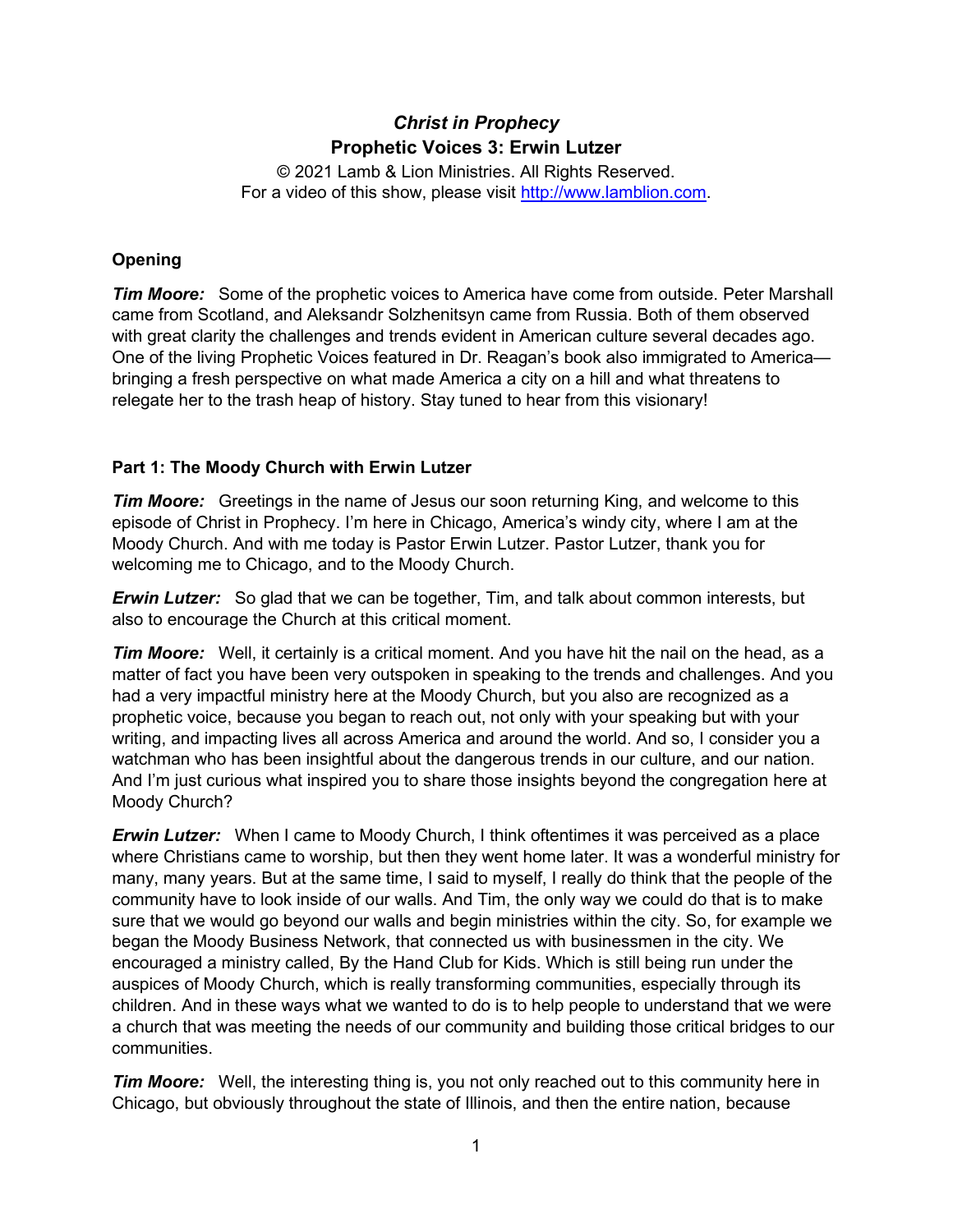you've had an impact far beyond even right here in Chicago. And so, I am curious, as you look back, you began pastoring in 1971, and as a Canadian what was your image of America prior to coming to the states? And what did you find upon arriving?

*Erwin Lutzer:* Of course, as a Canadian when we looked at the United States we thought that it was a nation of prestige. I mean it was as you mentioned a city on a hill, so to speak. Canada was not nearly as progressive as the United States, so the United States was the place to be. But the thing that I discovered is that people are alike all around the world. They have certain needs, certain expectations. And you know I hope we have an opportunity to even talk about preaching, because what I discovered is when you preach to human need, you never lack an audience.

*Tim Moore:* No, you do not. And you have clearly preached to human need, but from the truth of God's Word. And that is why I appreciate your message, and really just being a conduit of God's declared truth so faithfully. And I'm grateful for that. One of the other prophetic voices, who has already passed away as I mentioned, was Aleksandr Solzhenitsyn. His writings implied that the ideal of America offered him a great deal of hope, even as he suffered in the Soviet Union's gulag system. And then once he actually arrived in the United States he was dismayed to discover that the intellectual elites who tend to be on the forefront of a nation's culture had already abandoned the very foundations that made America great. And he came and spoke at various colleges and universities initially hailed as a survivor of the Soviet system, but eventually was ostracized for speaking truth to those who no longer even believed in truth. So, I want to hear about your experience trying to proclaim truth to a culture that oftentimes now dismisses and scoffs at truth itself.

*Erwin Lutzer:* You know, Tim, what I try to do as a pastor is to speak to the controlling realities of our culture. There are two things that I avoided, number one there are those who divide the church because of social justice theories that are not biblical justice.

## *Tim Moore:* Right.

*Erwin Lutzer:* And they oftentimes divide congregations in terms of the color of their skin. On the other hand, you have churches that we could say almost are so political, identifying with political parties, with political candidates, that they divide over the issue of politics. So, here was my philosophy: I believed it was so important to speak to these cultural issues, and not avoid them. Now, I believe in the exposition of Scripture, going throughout books, and I did that too, but at the same time I spoke about same-sex marriage, I spoke about transgenderism. What I tried to do is to say what are those concerns that are so obvious that I believe we as pastors need to speak to? But that balance, avoiding these two extremes, I think helped me in terms of being acceptable, and oftentimes widely listened to.

**Tim Moore:** Well, Pastor Lutzer, many things remind of us Chicago from Upton Sinclair's book about "The Jungle" set here. To many other movies and television shows that are set in this quintessentially midwestern city; everything from the "Bob Newhart Show" to "The Blues Brothers" and a whole host of "National Lampoon" movies. We of course realized this is also the hometown of Al Capone, Oprah Winfrey, and President Barack Obama. And for the last few years its trended in a more leftward direction. So as the  $16<sup>th</sup>$  pastor who served here for 36 years at the Moody Church following in the footsteps of great men like Dwight L. Moody, how did you thrive? And how did this church thrive and grow here in Chicago during all of those years?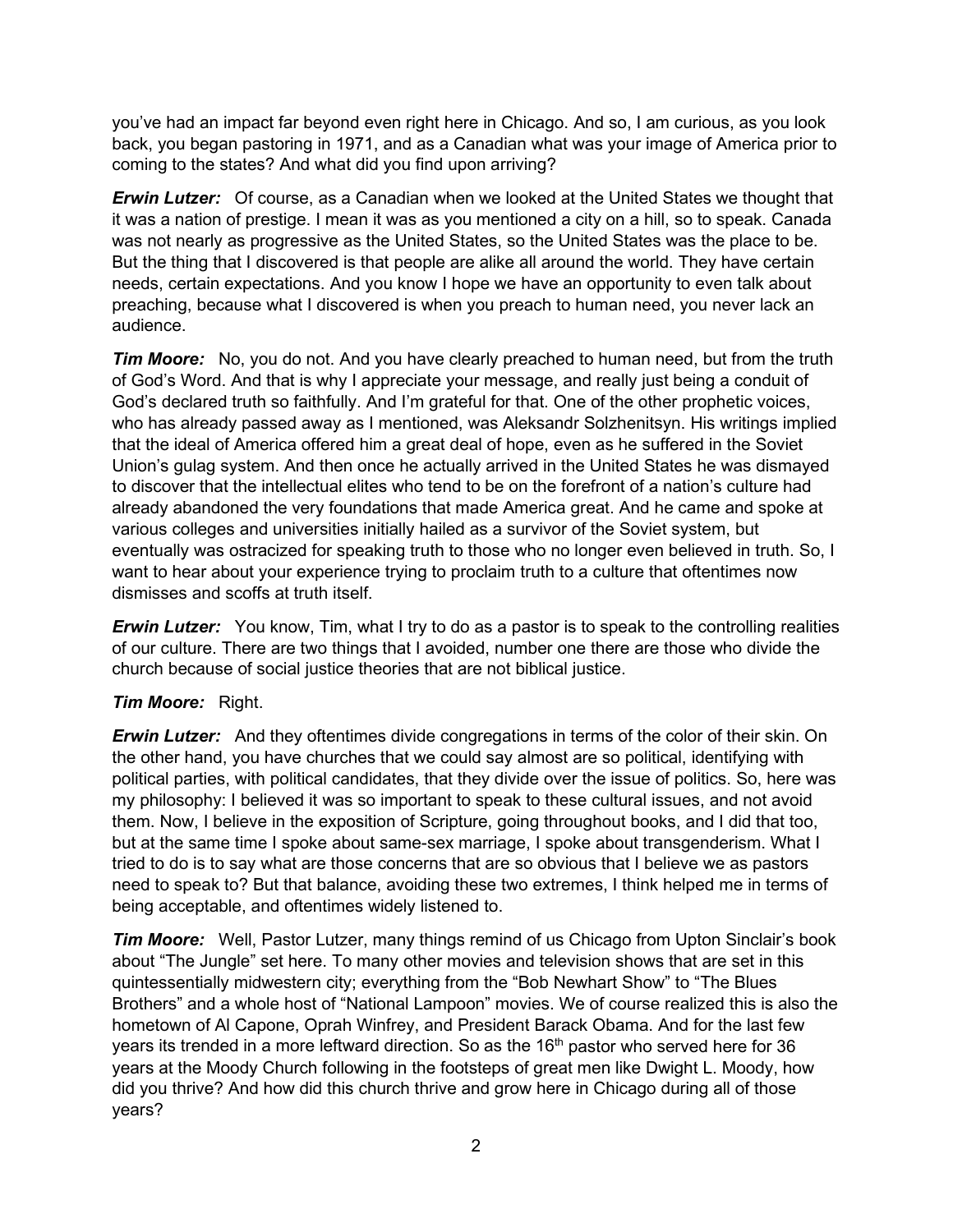*Erwin Lutzer:* Once again, the word that comes to my mind, Tim, is balance. In other words, what we tried to do is to focus on Jesus Christ and the Gospel, without chasing what we could call rabbit trails in various areas. But the other thing is this: I believed it was very important for us to be a welcoming community even though we couldn't be an affirming community.

*Tim Moore:* Big difference there.

*Erwin Lutzer:* Big difference there. So, what we wanted to do here at the church is to create an environment, you know we had a statement: That Moody Church is a Trusted Place Where Anyone Can Connect with God, and Others. And may I say to the glory of God, that any Sunday morning here at the Moody Church there were more than 70 different countries of origin represented. I used to tell the congregation that we are really getting ready for Heaven, because in Heaven you have people from every tongue, and nation all around the throne. And so, what we wanted to do is to have the diversity of our community, but at the same time without dividing people on secondary issues and preaching the Gospel of Jesus Christ with a sense of conviction and clarity. And wherever the Gospel is preached, if it touches human need, and people see their need of a Savior, you'll find a fruitful ministry.

**Tim Moore:** I could focus on many of your books, Pastor Lutzer, and you have been very prolific in your writing, but one that impacted me tremendously is your latest book, I think its your latest, unless you've got one in the works that is just coming out, called, "We Will Not be Silenced." And what an incredible visionary book, just published last year, as we are interviewing today, but it touches on all the drama and trauma that has descended upon our nation in the past number of months. What inspired you to write this book for such a time as this?

*Erwin Lutzer:* Tim, this is very important to me. I began to realize that the radical left in America does not believe that America can be fixed; it has to be destroyed. That is to say its institutions have to be destroyed and rebuilt upon a Cultural Marxist foundation. Now, Cultural Marxism differs from Classical Marxism because Cultural Marxism says we can bring about Marxism incrementally if we capture the media, and education, and law, and vote for the right people, we can bring about a Marxist state. So, once I began to understand that it explained why the vilification of our history, the tearing down of monuments and what have you, and Judeo-Christian values being destroyed, and spoken against. Then I applied it to race; and I discovered that the whole intention of all of these diversity studies in our university, the whole intention is to keep the various races, and ethnicities at war with one another, that's intended.

## *Tim Moore:* Yes.

**Erwin Lutzer:** And that goes to Saul Alinsky and so forth going way back to him. But I also applied it to freedom of speech. I didn't realize, Tim that the view of Marx was that if we allow freedom of speech the Capitalist might win because after all they are the oppressors. And so, what we have to do is to have two standards; it is time for the oppressed to speak, and they are the ones that should have freedom. But all of those oppressors, they should be quiet. And then I applied it to the breakup of the family, so the bottom line is once you understand what Cultural Marxism is, everything begins to fall into place, and we can understand what is happening in our society.

*Tim Moore:* Oh, we certainly can, and you've hit the nail on the head, so many of the trends that we are witnessing right now are based on Marx's ideology, and Marx was the ultimate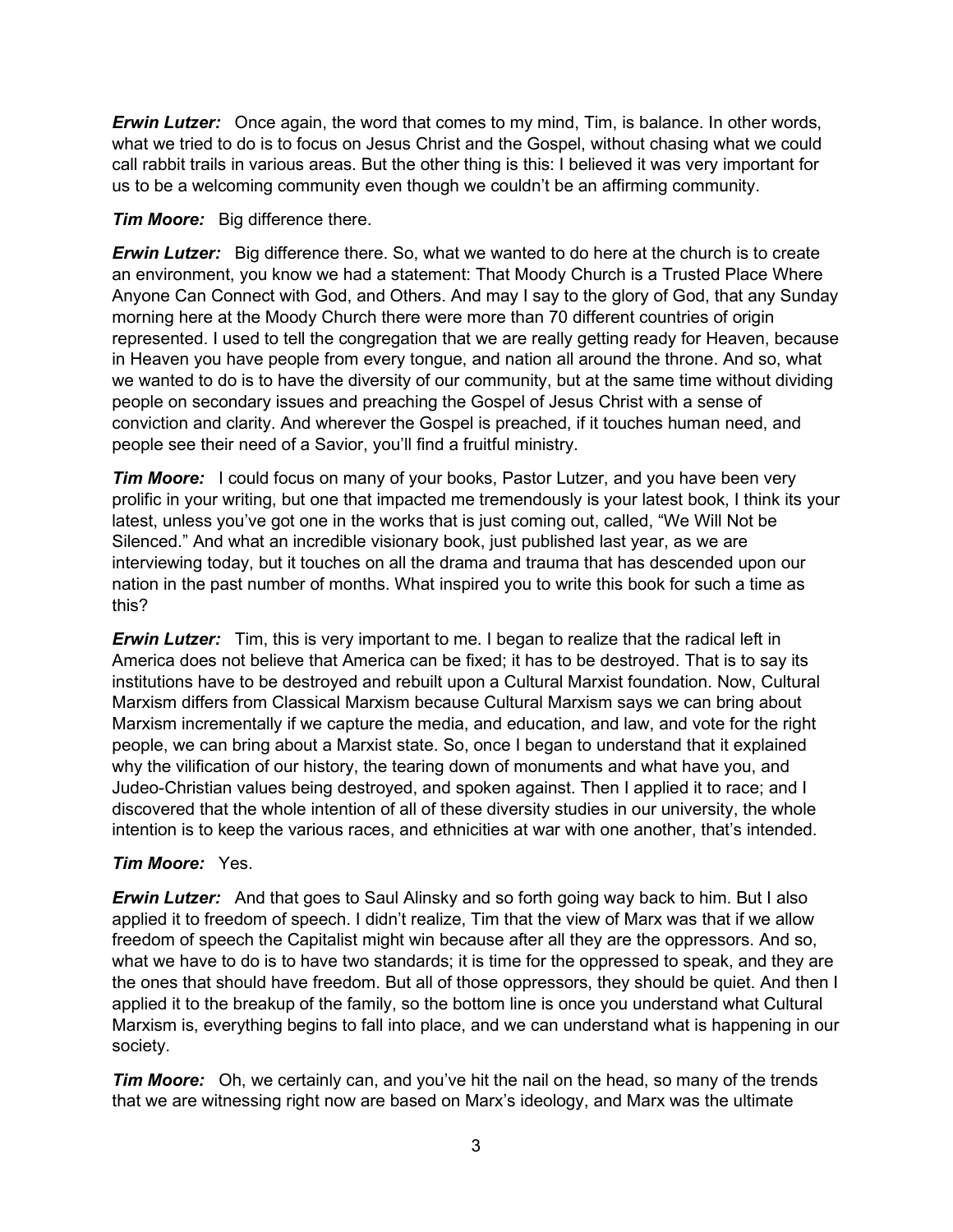critical theorist in the terms of tearing down. He wasn't criticizing constructively, he wanted to tear down every structure, beginning with society, government, but definitely including the family and religion and he held out most of his hatred toward Christianity in particular. And you mentioned Saul Alinsky, another product of Chicago. But the radical ideas embraced by these atheistic advocates of upheaval, and anarchy have become mainstream in our own day and age. How did we get here as a society?

*Erwin Lutzer:* We got here because there is something that is very attractive about Cultural Marxism, and that is in our society it is the misuse of words, words such as equality. Who is going to argue against equality?

#### *Tim Moore:* Or fairness?

*Erwin Lutzer:* Or fairness? But what you have is marriage equality, which is same-sex marriage. You have income equality, which is socialism. And then of course the misuse of the word justice. You have environmental justice. And you have reproductive justice for women. So, what you do is you couch all of these ideas in lofty language. And I always say, especially when it comes to such things as propaganda, when you see the label on a box what you have to do is you have to open the box and see what is inside of it. As a matter of fact, in this book that we are talking about, "We Will Not Be Silenced" I have a chapter on propaganda because I have to say this very quickly, the purpose of propaganda is to so shape people's view of reality, that no matter how much evidence is produced against it they will not change their minds, and I explain how that happens.

**Tim Moore:** Well, you wrote this in your book, and I love this statement, "I see much of Christianity submitting to the culture in many areas of life, especially in matters of sexuality. I fear we are allowing culture to inform our thinking, and even raise our children." And as an aside, I would note that President Biden's recommendation this year that we bring children into the government's sphere of education, beginning at age three, is an example of that recent advocacy for letting our children be raised by others than their parents. But then you assert, "That the day of casual commitment to the Gospel must come to an end." And that reminds me of the warnings by Jesus, Himself, as well as Peter and Paul throughout the New Testament. And so, you wrote this, you testified, "I write not so much to reclaim the culture, as to reclaim the Church." How bad is this cultural virus that is infecting the Church today?

**Erwin Lutzer:** Tim, you've actually raised a host of issues, and I wish I had time to parse each one and comment on it.

*Tim Moore:* Which is why people have to read your book, yes.

*Erwin Lutzer:* That's right. But I want to say this, that the Church has bought into the culture in a way that is very detrimental. You know I was asked one time to speak on the topic of how to reclaim America. I'm not sure we can reclaim it in this sense, we cannot reverse same-sex marriage and some of the other trends, and that's so why you quoted me there. I wrote the book not so much in order to be able to reclaim the culture, as to reclaim the Church. How is the Church submitting? Sometimes the confusion of social justice with biblical justice, but especially in the issue of sexuality.

*Tim Moore:* Oh, my.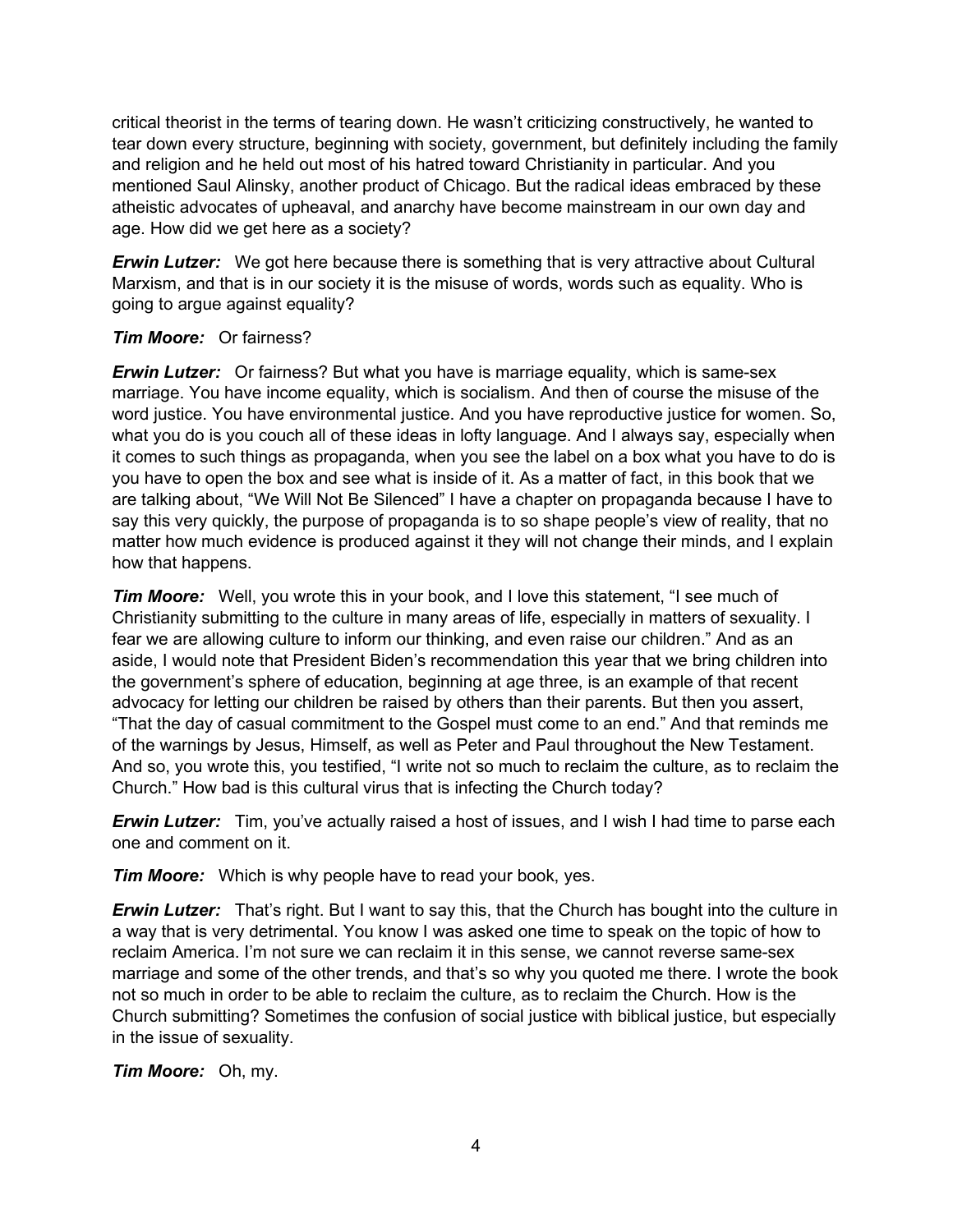*Erwin Lutzer:* And Tim this is happening under the guise of love. People don't realize that love can oftentimes be very detrimental and evil. When Adam and Eve sinned in the Garden they didn't stop loving, they just started to love themselves, and love pleasure, and they became lovers of money. So, just because you want to "quote" love that doesn't make things right. "Herein is love that you keep my commandments." So, my hope is that what this book does is to help people to understand, and by the way, every chapter has the response of the Church, because that is where my heart is. How do we live faithfully in a culture that has lost its way? That's really I think the question that all Christians should be asking.

**Tim Moore:** Pastor Lutzer in my last election my opponent was an avowed progressive, and that word masks a shameless advocacy of abortion on demand, sexual deviancy, and unchecked Socialism. So, I love the analogy that you use in your book about making a wrong turn on the highway. You say, "Progress in the wrong direction is not something to celebrate."

**Erwin Lutzer:** Exactly. You know when you stop to think of all the things that are called Progressive, you listed many of them there, they are actually detrimental and are leading us along a very dangerous road. Now, something for your people to understand, and everyone who is listening, let us remember that in the eyes of the radical left it is not enough to take evil and to call it good, that's only half their agenda, the other half is to take that which is good, and call it evil. And then what you have to do is to celebrate the evil. Someone here at the Moody Church who teaches in the school system here in Chicago said he was told, "It is not enough if you simply tolerate same-sex marriage, if you don't celebrate it you will lose your job." So, it is not enough simply to have evil win, evil needs to be celebrated. And that is considered to be progress in a nation that has lost its way.

*Tim Moore:* Well, our nation at one time understood the way. You cite John Adams who wrote this, "Our Constitution was made only for a moral and religious people." By which he meant people living according to what we would call a Christian worldview. Whether they were Christian or not they lived according to that worldview. And then you continue, "It is wholly inadequate to the government of any other." You also quote D.H. Lawrence who said, "Men fight for liberty and win it with hard knocks, their children brought up easy let it slip away, poor fools, and their grandchildren are once more slaves." How close are we to that final stage of becoming enslaved again to this ideology or to a government run amuck?

*Erwin Lutzer:* Tim, this is very scary when you realize that many Millennials believe that we should not have freedom of speech. And when you stop to think about what is happening in our society when you have de-platforming, which of course for many of us was a new word, you have collective demonization. Now, this was perfected in the Soviet Union, once the state demonized someone everyone else chimed in, they wanted to prove that they were on the right side of history. And you think of Nazi Germany there were churches that put up swastikas and they did that in their churches, on their doors because what they were saying is when you come for the Christians don't come for us because we are on your side. Now, I would like to quote the words of Winston Churchill who said, "An appeaser is someone who feeds the alligator with the hope that the alligator will eat him last." So, you have all these people appeasing one another to make sure that they are so woke that they can be seen as virtuous.

*Tim Moore:* And sadly, many of them who are trying to be woke are not woke enough and so the alligator is already consuming its own, as always happens in revolution. You know Lamb & Lion Ministries, Pastor Lutzer, for many years has been comparing the modern church to the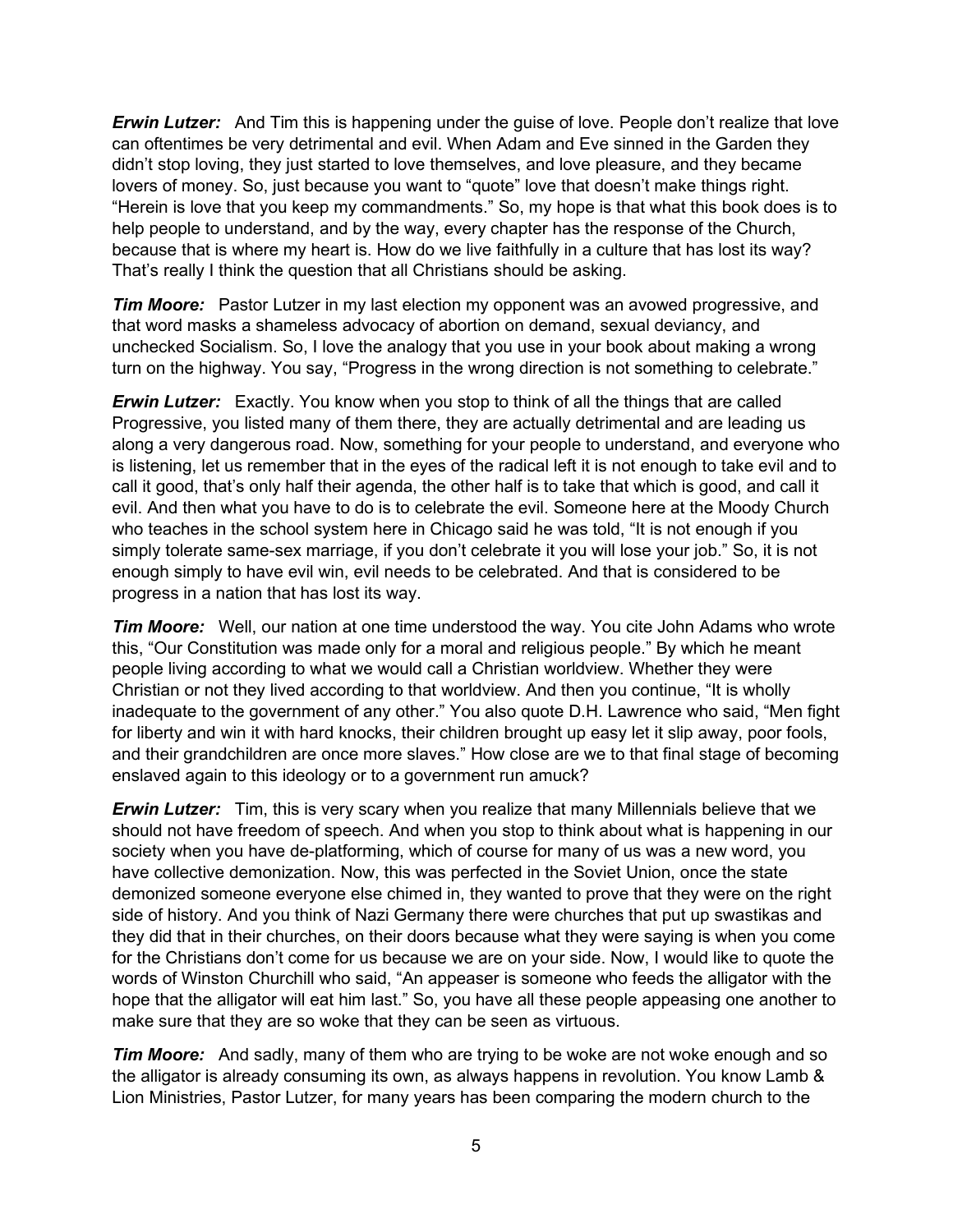church of Laodicea; about which Jesus said, "I know your deeds, that you are neither cold nor hot. And because you say, 'I am rich and have become wealthy and have need of nothing, and you do not know that you are wretched and poor and blind and naked.'" That of course in Revelation chapter 3. But you make a strong case that we actually harken to the church in Sardis of which He said, "You have a name that you are alive, but you are dead. Wake up! And strengthen that which remains which the things that were about to die." And I appreciate the case you make, so make that case for us.

*Erwin Lutzer:* Tim, I'm going to make that case, but I want to back up to the church in Laodicea for just a moment. You'll notice that its problem was not that it was blind, and deaf and so forth, its problem was it didn't know it. You know not that you are poor, wretched, miserable, and blind. They thought they were doing very well, thank you very much. But Jesus as a consultant had a very different opinion. Now, a word about the church at Sardis. Jesus said to the church "strengthen what remains." He says, you know as you mentioned, "You have a reputation for being alive but actually you are dead." But here is the challenge I want to leave with people today. As you go through the letter Jesus asks the church to repent, but then He says, "But there are still a few names in Sardis who have not soiled their garments and they shall walk with Me in light, for they are worthy." And I say today, Tim, for everyone who is listening even if your church isn't all that it should be, certainly the church in Sardis wasn't, there are those within our churches who are very attentive to their spiritual walk, they want to be faithful, and Jesus takes note of them. So, I encourage people be among those who are going to walk with Jesus Christ in white.

*Tim Moore:* Amen. You know you actually make a point that didn't dawn on me until you just said what you did, unless we recognize our utter hopelessness, the Gospel does not appeal. In other words, unless I recognize that I am a sinner and have no merit for God's grace and love, until I realize that then the offer of salvation is meaningless. And so, too often today we tell people, I say we, the church tends to tell people that they can have their best life now without making them aware of their blindness, their wretchedness, before the eyes of a holy God, and then introducing them to the Gospel of Jesus Christ.

*Erwin Lutzer:* And Tim, we are not naturally attracted to the Gospel, because we are born self-righteous, we are born covering our sin, and so that is where preaching the Gospel of Jesus Christ comes in because our preaching and our sharing the Gospel creates a need within them that they don't even know they have, and Jesus Christ is the answer. And do we meet their needs? Their felt needs? Absolutely, but standing in the presence of God they are going to realize that their greatest felt need is for the righteousness of Jesus Christ. So, we have to help them to see that, and that is where sharing the good news of the Gospel comes in.

*Tim Moore:* And for Christians one of the reasons that we love sharing the prophetic Word is so that we can inspire people the same response that the disciples had on the road to Emmaus when the prophetic Word pointing to Jesus Christ was revealed to them, by the Lord Himself as He walked along with them. They said, "Didn't our hearts burn within us to understand what God had revealed, pointing to Jesus Christ."

Well, you know what, as we in America and around the world, wherever our viewers are today, because we talk about America but really Christians are in every country, and every continent. And sometimes they are in even harder circumstances, but we can advocate for truth. One of the challenges today is the Christian liberty that you spoke of, and we should not relegate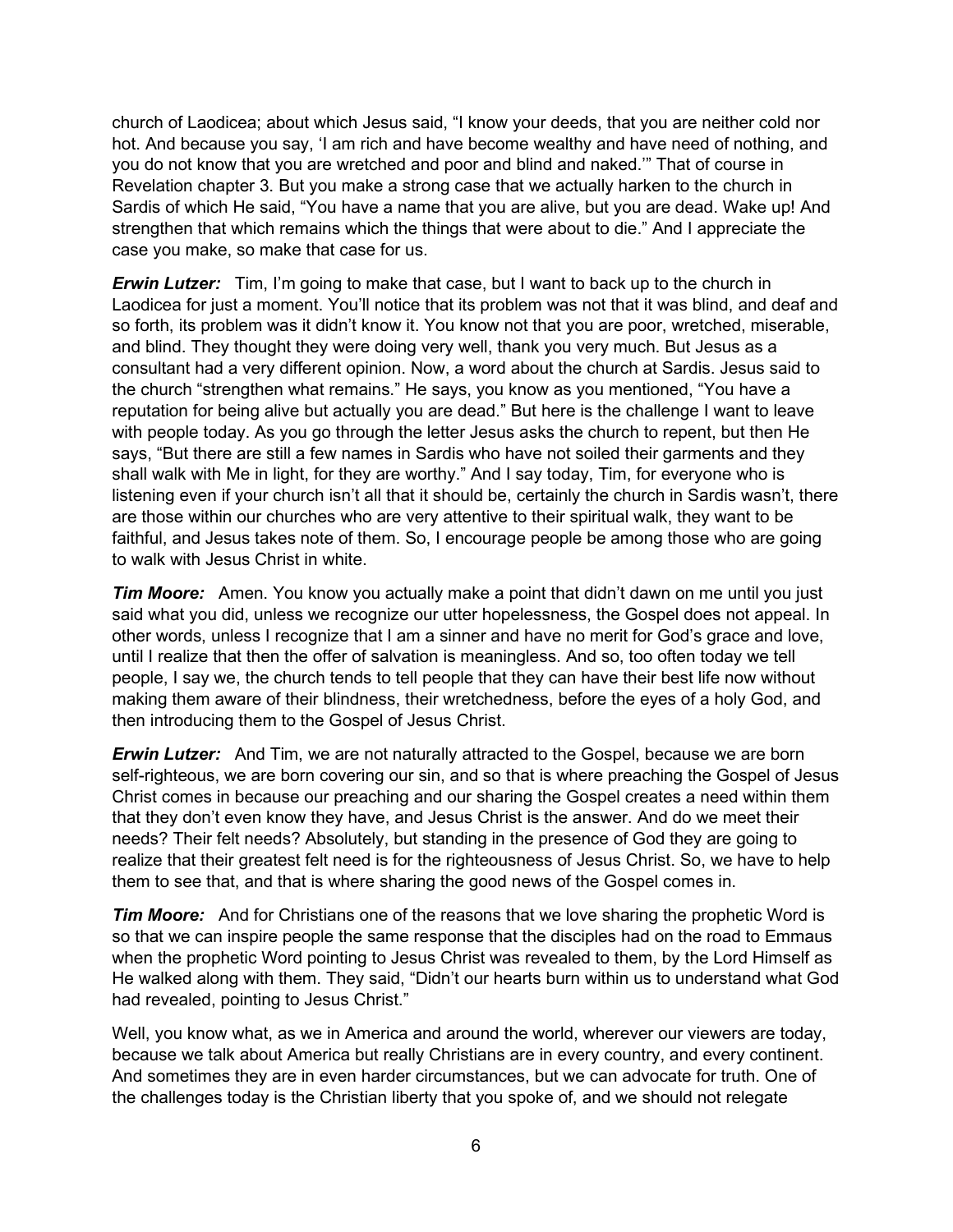Christian liberty, and religious liberty to just going by the wayside, we do need to advocate. But whether or not we are allowed to speak by the government officials as Peter and the other apostles testify, we must obey God rather than men.

*Erwin Lutzer:* You know, Tim, throughout Church history Christians have always learned the lesson that there are consequences to being obedient to Christ. And we in America need to learn that. We've always had a government that has been favorable to Christianity. But as that begins to change the questions is this: Will we be willing to take the cross of Jesus Christ into the world, the cross that is an offense to unbelievers, will we consider persecution, alienation, and even de-platforming as a badge of honor in the midst of a nation that has lost its way?

*Tim Moore:* Well, Pastor Lutzer I always try to end on a hopeful note, and I intend to do so today even though this is a very challenging topic. I do encourage you all who are watching to get a copy of Pastor Lutzer's book because you will be challenged and you will be insighted I think to be the person who stands up for truth in your congregation, in your home, in your community. But let's go back for just a moment to a shocking way to affirm that very hope that is within us. You echo the utterly Christian sentiment that is attributed to Swiss reformation leader, Huldrych Zwingli who said, "For God's sake do something courageous." But you also related a very clarifying mission presented to you as a pastor, when someone said, "Your responsibility is to teach your people to die as martyrs for the faith." Tell us how that can be a hope filled statement?

**Erwin Lutzer:** Well, let me put that statement in context, okay. I attended a meeting where a man who was converted out of Islam, a scholar, gave a lecture on what Sharia Law really was. After the lecture we happened to meet in a dining room, and I said, "Let's have coffee together." So, we were talking about what can we do and so forth? And that's when he took his finger and poked it right into my chest and said, "God is calling you to teach people how to die for the faith." Now, Tim you wanted to end on a very optimistic note.

## *Tim Moore:* Yes.

**Erwin Lutzer:** And I'm going to do that. Let us remind ourselves that when you look at church history it is not necessary for us to have freedom in order to be faithful, just ask the martyrs, and they will let you know that you can be faithful in the midst of a culture that is antagonistic to Christ in the midst of a culture where there is no religious freedom. And I say to everyone out there I have some very good news, and that is the words of Jesus, "Lo, I am with you always, even to the end of the age." So, carry on.

#### **Part 3:** *Christ in Prophecy* **Set**

*Tim Moore:* I really enjoyed spending time with Erwin Lutzer in Chicago, Illinois. His recent book "We Will Not Be Silenced" is a clarion call for Christians to contend earnestly for the faith once delivered to the saints—and to serve as salt and light within our culture. We would be glad to send you a copy for a donation of only \$20. Just call the number on the screen or visit our online store.

In 1912 a Scottish pastor named John Harper was invited to lead a revival at the Moody Church. He set sail for America aboard the brand-new ship, Titanic. When the immense ship struck an iceberg in the North Atlantic, Harper ensured that his 6-year old daughter Nana and niece